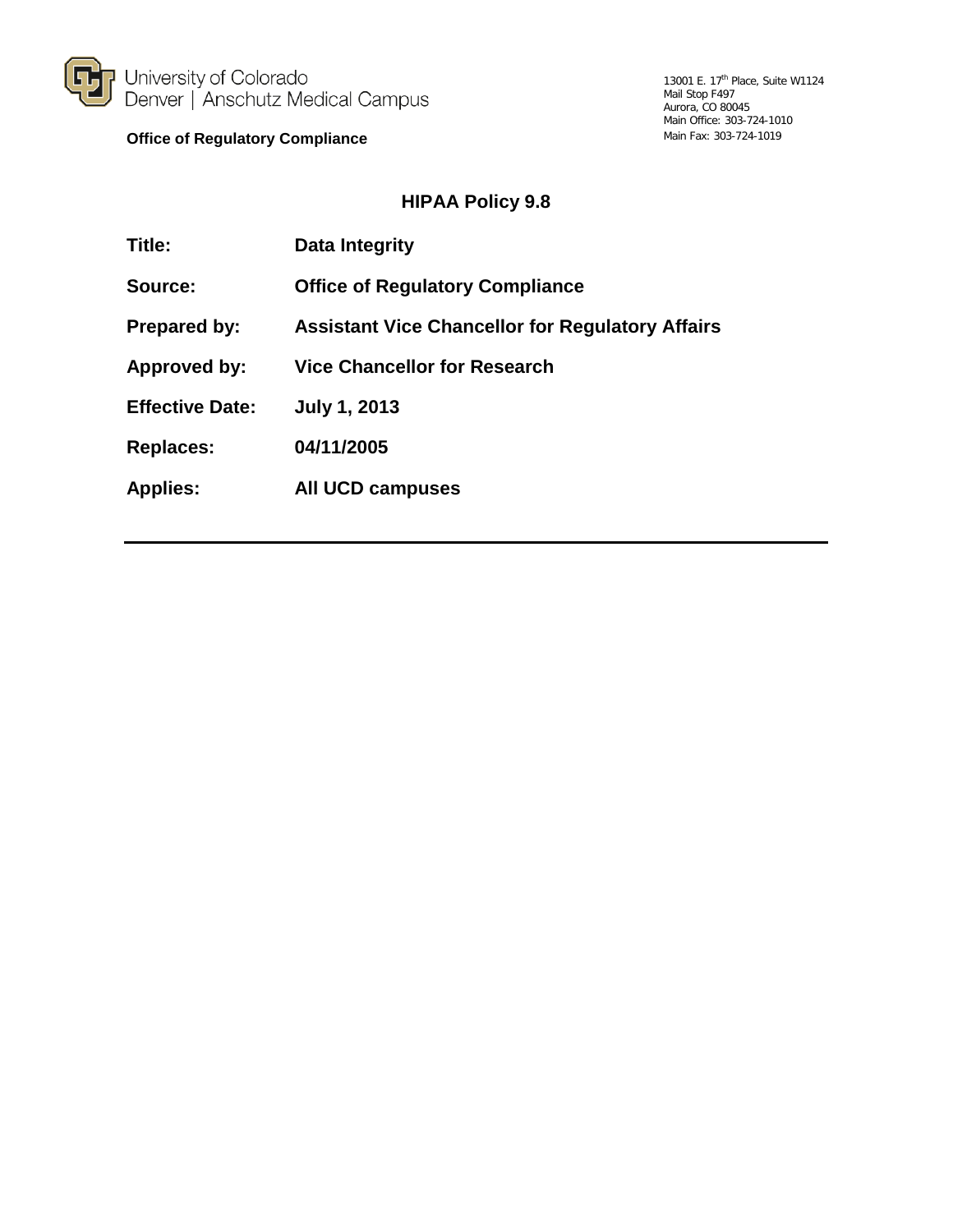# **Introduction**

## *Purpose*

Data integrity is the ability to confirm that data has not been altered or destroyed in an unauthorized manner. The purpose of this policy is to outline policies and procedures for protecting electronic Protected Health Information (ePHI) from improper alteration or destruction relative to the HIPAA Security Regulations.

## *Reference*

45 CFR § 164.312(c)(1) and (2).

## *Applicability*

This policy applies to every member of the UCD workforce who has access to or who uses ePHI and every unit administering computer systems containing ePHI. This includes ePHI used in research and ePHI housed in databases physically located at UCD but owned by research sponsors.

# **Policy**

UCD shall protect ePHI from improper alteration or destruction. This responsibility resides both with the administration of the University as well as the units directly handling or storing the data.

# **Procedures**

### A. Protecting Data Integrity

UCD must protect ePHI in its possession from improper alteration or destruction. In order to preserve the integrity of ePHI in its possession, UCD must implement a combination of policy and technical solutions. The combination includes:

1. Policies and procedures to protect ePHI from improper alteration or destruction and to keep ePHI consistent with its source.

2. Electronic mechanisms to confirm that ePHI has not been altered or destroyed in an unauthorized manner.

### B. Integrity Controls

Integrity controls are technical safeguards to prevent or detect unauthorized alteration or deletion of ePHI and critical system and network files. Technical safeguards may include:

1. Firewalls;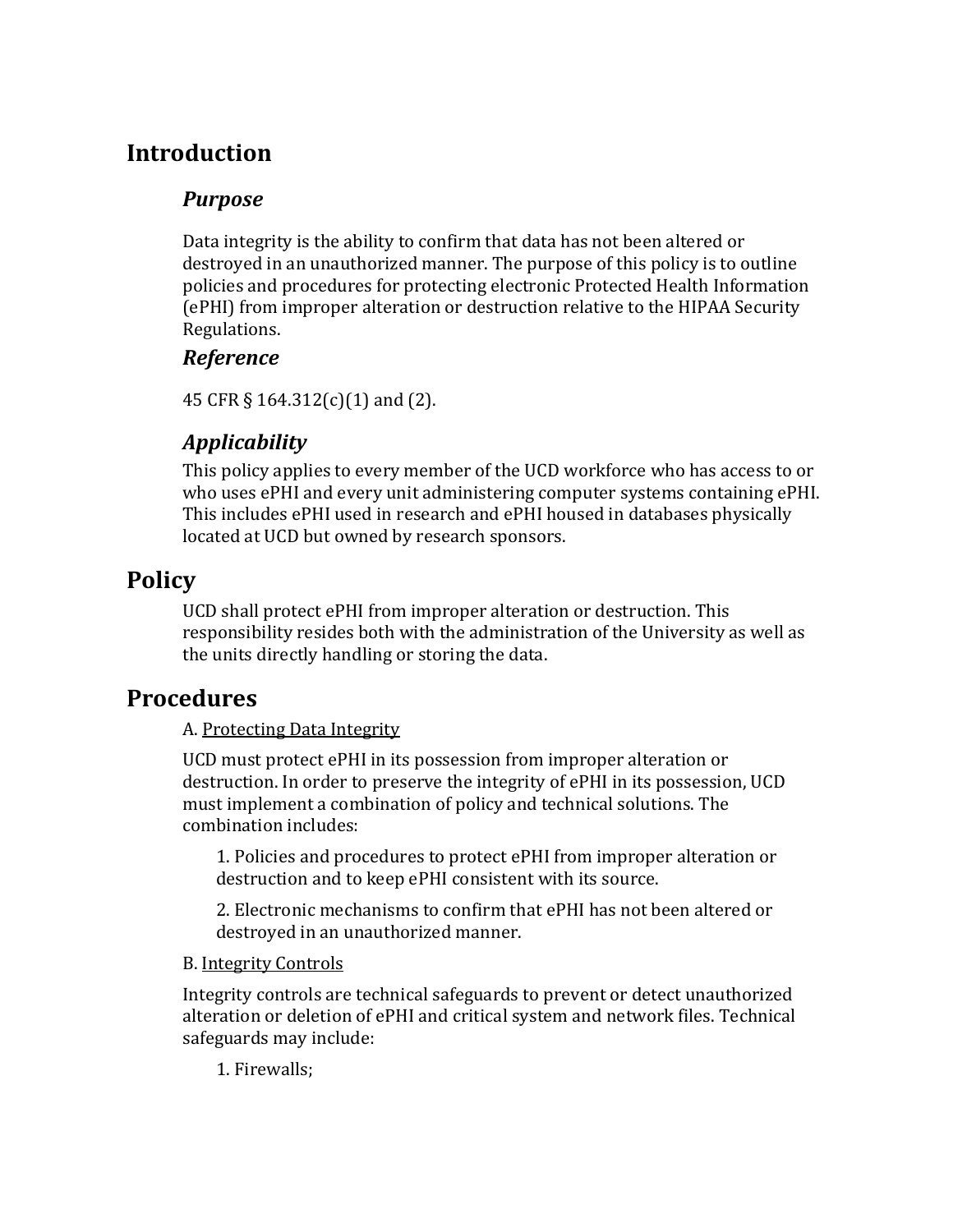2. Encryption;

3. Password protection and other authentication devices;

4. Anti-virus software; and

5. Standards for change control, testing, documentation, approval, and rollback.

### C. Unit Responsibilities

1. Each unit directly handling or storing ePHI is responsible for maintaining internal controls to protect ePHI from improper alteration or destruction and to keep it consistent with its source.

2. Decisions regarding the preferred combination of technical solutions, processes, and procedures may be made at the unit level. However, UCD requires that collectively, the combination of solutions used by the unit suffice to reasonably safeguard ePHI and to protect it from improper alteration or destruction.

3. Units must document their decision-making processes on which solutions they use and all technical and administrative solutions put in place. This information must be submitted to the HIPAA Security Officer for approval. Documentation must be retained by the unit for a period of at least six (6) years from the date the decision was made or the solution was last used.

4. Units are responsible for educating all unit members with access to ePHI on their unit level policies, procedures, and technical solutions.

5. Units must perform routine monitoring of the solutions chosen and policies and procedures implemented to assess the unit's effectiveness of proving data integrity. Units must weigh the confidentiality of ePHI against its availability and integrity. Units must perform this review as needed, no less than every two (2) years.

### D. Data Authentication Controls

Data authentication is the electronic process in which holders of ePHI validate data integrity, verify that the data sent is the same data that is received, and ensure the integrity of data stored and retrieved. Data authentication controls consist of the following:

1. Database integrity – integrity checking and data recovery features which must be built into the database application;

2. Message integrity – transmitting ePHI from one place to another uses data integrity features. To ensure the protection of data transmitted over the Internet, ePHI in e-mail must be sent via the UCD secure mail. Web applications used for transmitting ePHI must incorporate secure transmission methods; and,